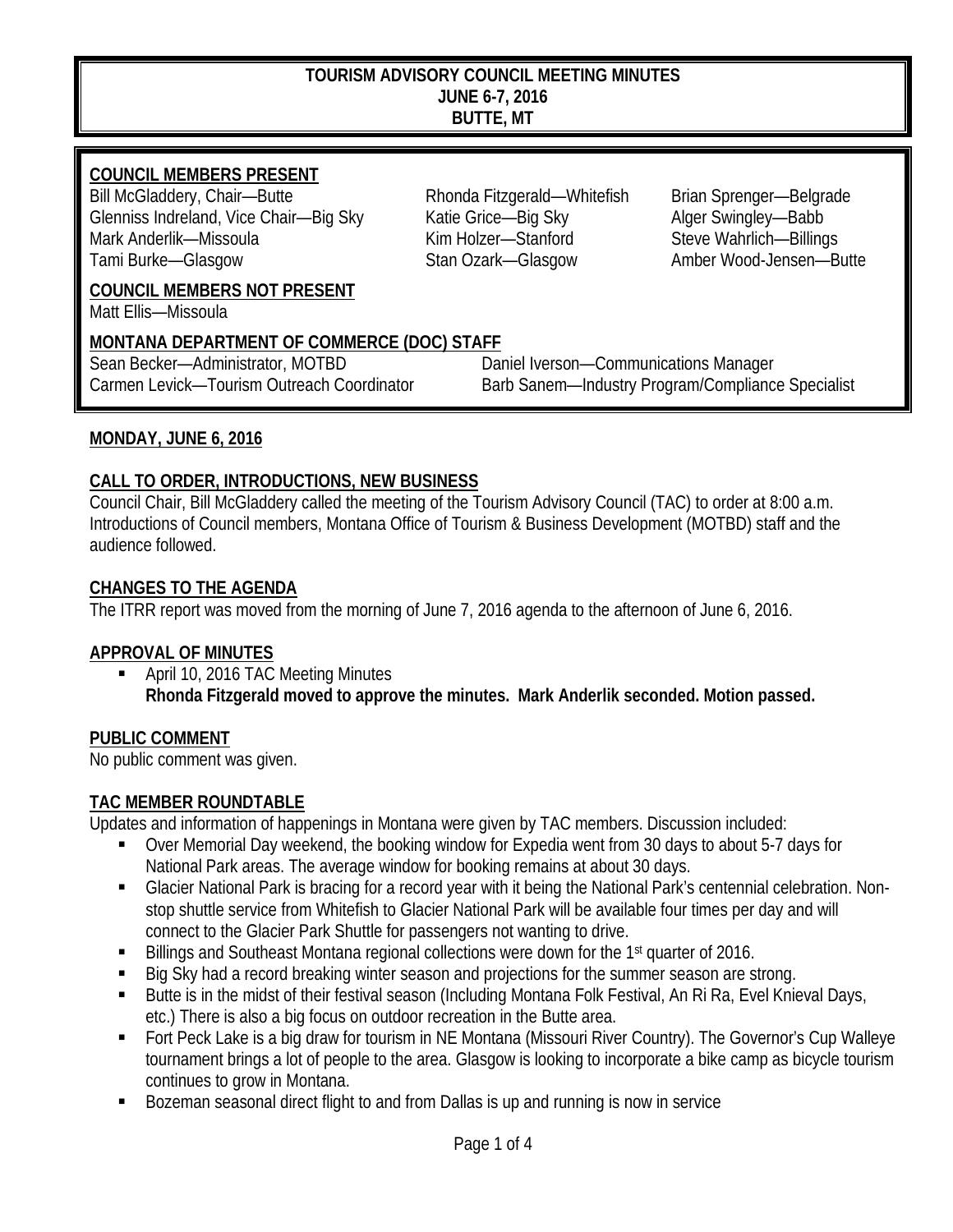## **REGION/CVB MARKETING PLAN PRESENTATIONS**

The Regions and CVBs gave an oral presentation of their marketing plan and budget. The Marketing Committee met prior to the TAC meeting to discuss the marketing plans and made their recommendations to the full council.

*Central Montana*—**Mark Anderlik moved to approve the recommendation of the Marketing Committee for final approval of the marketing plan as submitted with the stipulation that the Marketing Committee has the authority to approve opportunity projects on behalf of the Council. Brian Sprenger seconded. Motion passed.**

*Great Falls CVB*—**Amber Wood-Jensen moved to approve the recommendation of the Marketing Committee for final approval of the marketing plan as submitted with the stipulation that the Marketing Committee has the authority to approve opportunity projects on behalf of the Council. Steve Wahrlich seconded. Motion passed.**

*Missouri River Country*— **Rhonda Fitzgerald moved to approve the recommendation of the Marketing Committee for final approval of the marketing plan as submitted with the stipulation that the Marketing Committee has the authority to approve opportunity projects on behalf of the Council. Tami Burke seconded. Motion passed.**

*Sidney CVB*—**Steve Wahrlich moved to approve the recommendation of the Marketing Committee for final approval of the marketing plan as submitted with the stipulation that the Marketing Committee has the authority to approve opportunity projects on behalf of the Council. Brian Sprenger seconded. Motion passed.**

*Southwest Montana*—**Tami Burke moved to approve the recommendation of the Marketing Committee for final approval of the marketing plan as submitted with the stipulation that the Marketing Committee has the authority to approve opportunity projects on behalf of the Council. Rhonda Fitzgerald seconded. Amber Wood-Jensen abstained. Motion passed.**

*Dillon CVB*—**Steve Wahrlich moved to approve the recommendation of the Marketing Committee for final approval of the marketing plan as submitted with the stipulation that the Marketing Committee has the authority to approve opportunity projects on behalf of the Council. Bill McGladdery seconded. Motion passed.**

*Butte CVB*—**Rhonda Fitzgerald moved to approve the recommendation of the Marketing Committee for final approval of the marketing plan as submitted with the stipulation that the Marketing Committee has the authority to approve opportunity projects on behalf of the Council. Steve Wahrlich seconded. Amber Wood-Jensen abstained. Motion passed.**

*Helena CVB*—**Amber Wood-Jensen moved to approve the recommendation of the Marketing Committee for final approval of the marketing plan as submitted with the stipulation that the Marketing Committee has the authority to approve opportunity projects on behalf of the Council. Steve Wahrlich seconded. Motion passed.**

*Southeast Montana*—**Bill McGladdery moved to approve the recommendation of the Marketing Committee for final approval of the marketing plan as submitted with the stipulation that the Marketing Committee has the authority to approve opportunity projects on behalf of the Council. Mark Anderlik seconded. Motion passed.**

*Billings CVB*—**Rhonda Fitzgerald moved to approve the recommendation of the Marketing Committee for final approval of the marketing plan as submitted with the stipulation that the Marketing Committee has the authority to approve opportunity projects on behalf of the Council. Brian Sprenger seconded. Motion passed.**

*Glendive CVB*—**Tami Burke moved to approve the recommendation of the Marketing Committee for final approval as submitted with the stipulation that the Marketing Committee has the authority to approve opportunity projects on behalf of the Council. Bill McGladdery seconded. Motion passed.**

*Miles City CVB*—**Bill McGladdery moved to approve the recommendation of the Marketing Committee for final approval of the marketing plan as revised with the stipulation that the Marketing Committee has the authority to approve opportunity projects on behalf of the Council. Brian Sprenger seconded. Motion passed.**

*Yellowstone Country*—**Steve Wahrlich moved to approve the recommendation of the Marketing Committee for final approval as submitted with the stipulation that the Marketing Committee has the authority to approve opportunity projects on behalf of the Council. Amber Wood-Jensen seconded. Motion passed.**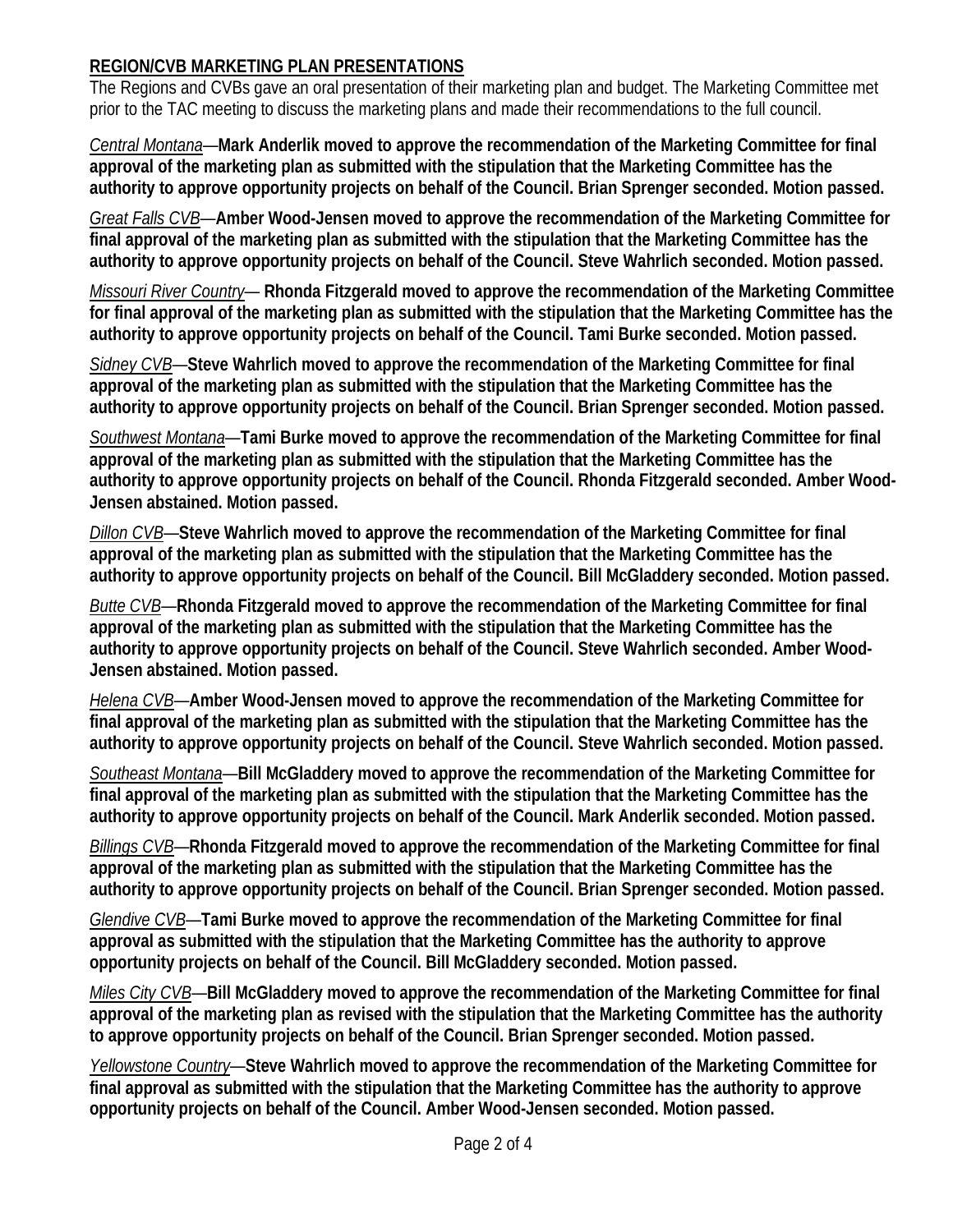*Belgrade CVB*— **Brian Sprenger moved to approve the recommendation of the Marketing Committee for final approval as submitted with the stipulation that the Marketing Committee has the authority to approve opportunity projects on behalf of the Council. Katie Grice seconded. Motion passed.**

*Big Sky CVB*—**Mark Anderlik moved to approve the recommendation of the Marketing Committee for final approval as submitted with the stipulation that the Marketing Committee has the authority to approve opportunity projects on behalf of the Council. Amber Wood-Jensen seconded. Glenniss Indreland abstained. Motion passed.**

*Bozeman CVB*—**Steve Wahrlich moved to approve the recommendation of the Marketing Committee for final approval as submitted with the stipulation that the Marketing Committee has the authority to approve opportunity projects on behalf of the Council. Amber Wood-Jensen seconded. Motion passed.**

*Gardiner CVB*—**Rhonda Fitzgerald moved to approve the recommendation of the Marketing Committee for final approval as submitted with the stipulation that the Marketing Committee has the authority to approve opportunity projects on behalf of the Council. Katie Grice seconded. Motion passed.**

*Livingston CVB*—**Tami Burke moved to approve the recommendation of the Marketing Committee for final approval as submitted with the stipulation that the Marketing Committee has the authority to approve opportunity projects on behalf of the Council. Mark Anderlik seconded. Motion passed.**

*Red Lodge CVB*—**Mark Anderlik moved to approve the recommendation of the Marketing Committee for final approval of the marketing plan as submitted with the stipulation that the Marketing Committee has the authority to approve opportunity projects on behalf of the Council. Rhonda Fitzgerald seconded. Motion passed.**

*West Yellowstone CVB*—**Steve Wahrlich moved to approve the recommendation of the Marketing Committee for final approval of the marketing plan as submitted with the stipulation that the Marketing Committee has the authority to approve opportunity projects on behalf of the Council. Tami Burke seconded. Motion passed.**

# **COMMITTEE REPORTS BY RESPECTIVE CHAIRS**

# **Executive Committee**—Bill McGladdery, Chair

Discussion at the Executive Committee meeting included:

- Legislative issues—Discussion including Air B&B (zoning laws, bed tax collections, health inspections)
- Site selection for future TAC meetings—Glenniss Indreland and Marysue Costello will work with MOTBD staff to reviewing current criteria for bidding/hosting a meeting.
- Nominating Committee—Amber Wood-Jensen, Mark Anderlik and Kim Holzer will serve as the nominating committee to make a recommendation for new officers at the October meeting.

# **Marketing Committee/Audits**—Glenniss Indreland, Chair

Changes to the Region/CVB Rules & Regulations that were approved by the Council at the April 10, 2016 meeting are now under legal review at the Department of Commerce. They will then be submitted to be updated in the Montana Administrative Rules.

# **Research Committee**—Rhonda Fitzgerald, Chair

New data including the 2016 Quarter one non-resident report builder and the 2015 economic impact numbers is now available. Non-resident data collection continues and other studies are in progress. All research project information can be found at the ITRR website at [www.itrr.umt.edu.](http://www.itrr.umt.edu/)

# **MONTANA OFFICE OF TOURISM & BUSINESS DEVELOPMENT (MOTBD) UPDATE**—MOTBD Staff

Montana Office of Tourism & Business Development (MOTBD) updates were given. For updates and news, you can sign up for the monthly newsletter here:<http://www.montanatourismnews.org/>